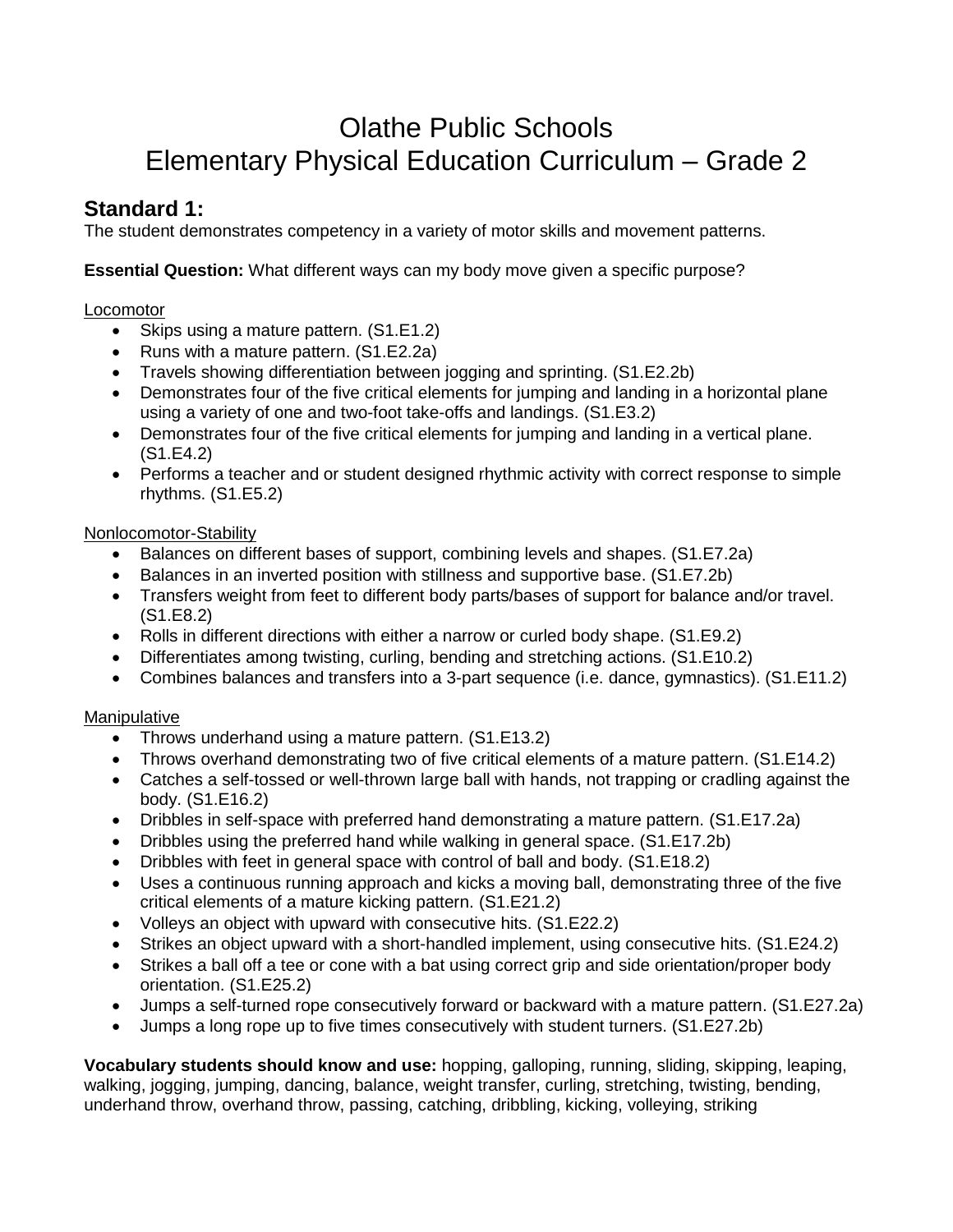## **Standard 2:**

The student applies knowledge of concepts, principles, strategies and tactics related to movement and performance.

**Essential Question:** How can I move effectively and efficiently?

Locomotor

- Combines locomotor skills in general space to a rhythm. (S2.E1.2)
- Combines shapes, levels and pathways into simple travel, dance and/or gymnastics sequences. (S2.E2.2)
- Varies time and force with gradual increases and decreases. (S2.E3.2)
- Applies simple strategies/tactics in chasing activities. (S2.E5.2a)
- Applies simple strategies in fleeing activities. (S2.E5.2b)

**Vocabulary students should know and use:** space, pathways, shapes, levels, speed, direction, force, alignment, muscular tension, strategies, tactics

## **Standard 3:**

The student demonstrates the knowledge and skills to achieve and maintain a health-enhancing level of physical activity and fitness.

**Essential Question:** Why is it important to be physically fit and how can I stay fit?

Physical Activity Knowledge

 Describes large-motor and/or manipulative physical activities for participation outside physical education class (e.g. before and after school, at home, at the park, with friends, with the family). (S3.E1.2)

Engages in Physical Activity

Actively engages in physical education class in response to instruction and practice. (S3.E2.2)

Fitness Knowledge

- Recognizes the use of the body as resistance (e.eg holds body in plank position, animal walks) for developing strength. (S3.E3.2a)
- Identifies physical activities that contribute to fitness. (S3.E3.2b)
- Recognizes the good health balance of nutrition and physical activity. (S3.E6.2)

**Vocabulary students should know and use:** physical activity, engage, skill-related fitness, healthrelated fitness, assessment, fitness components, nutrition, personal health

### **Standard 4:**

The student exhibits responsible personal and social behavior that respects self and others.

**Essential Question:** How do I show respect for myself and others during physical activity?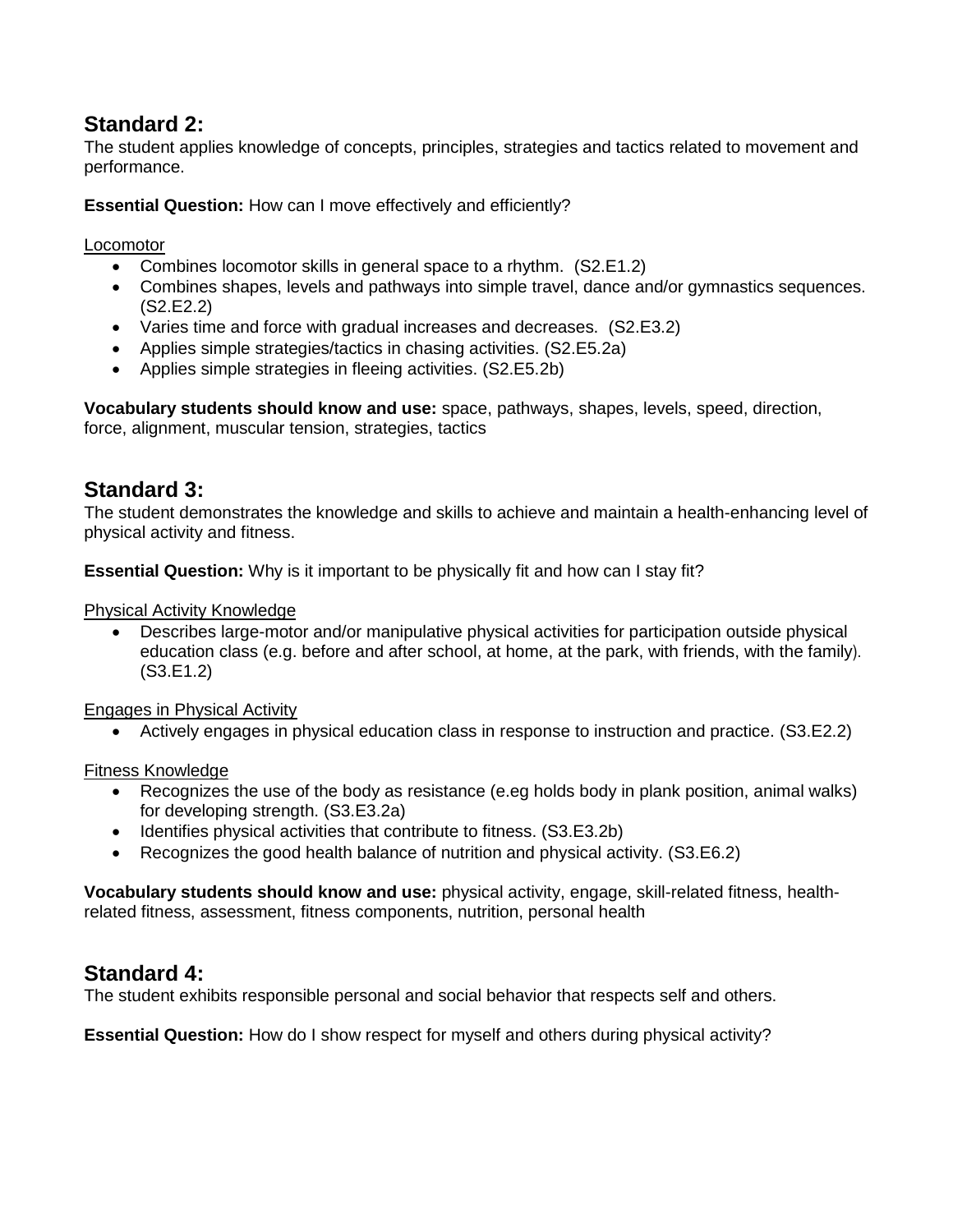#### Personal Responsibility

- Practices skills with minimal teacher prompting. (S4.E1.2)
- Accepts responsibility for class protocols with behavior and performance actions. (S4.E2.2)

#### Accepting Feedback

• Accepts specific corrective feedback from the teacher. (S4.E3.2)

#### Working with Others

Works independently with others in partner environments. (S4.E4.2)

#### Rules and Etiquette

Recognizes the role of rules and etiquette in teacher-designed physical activities. (S4.E5.2)

#### Safety

- Works independently and safely in physical education. (S4.E6.2a)
- Works safely with physical education equipment. (S4.E6.2b)

**Vocabulary students should know and use:** personal responsibility, respect, feedback, teamwork, etiquette, sportsmanship, safety

### **Standard 5:**

The student recognizes the value of physical activity for health, enjoyment, challenge, self-expression, and/or social interaction.

**Essential Question:** What makes physical activity meaningful to me?

Health

 Recognizes the value of nutrition and physical activity to achieve good health balance. (S5.E1.2)

**Challenge** 

Compares physical activities that bring confidence and challenge. (S5.E2.2)

#### Self-Expression and Enjoyment

 Identifies physical activities that provide self-expression (e.g. dance, gymnastics routines and practice tasks in game environments). (S5.E3.2)

#### Social Interaction

 Describes the positive social interactions that come when engaged with others in physical activity. (S5.E4.2)

**Vocabulary students should know and use:** health, enjoyment, challenge, self-expression, social interaction

### **Assessment and Resources:**

**Pre-Assessment:** Pretests, Teacher observation, Review of assessment data **Formative:** Check for understanding, Exit slips, Cooperative Learning Strategies, Quizzes